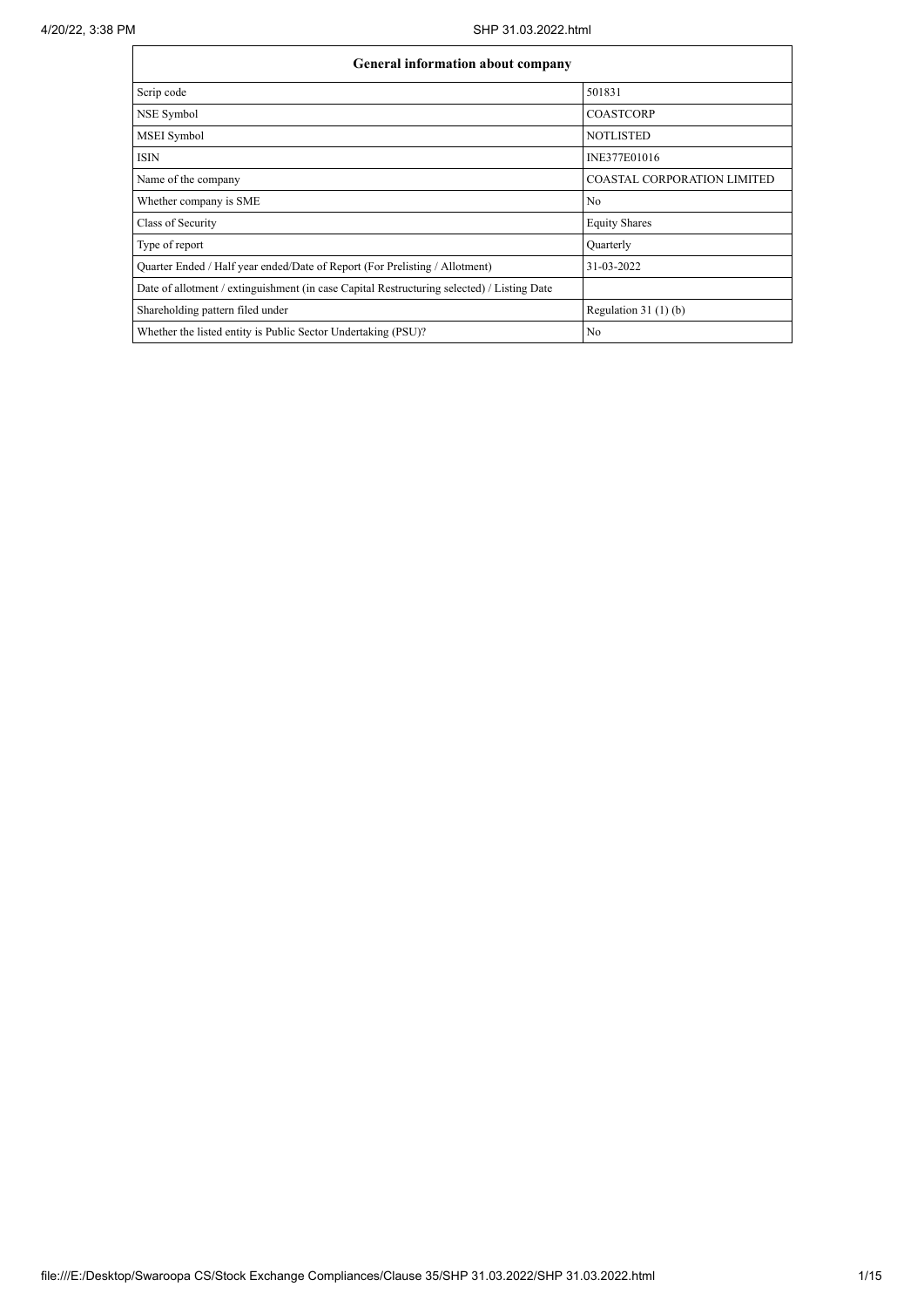|                                                                       | <b>Declaration</b>                                                                        |                |                                |                       |                             |  |  |  |  |  |  |
|-----------------------------------------------------------------------|-------------------------------------------------------------------------------------------|----------------|--------------------------------|-----------------------|-----------------------------|--|--|--|--|--|--|
| Sr.<br>No.                                                            | Particular                                                                                |                | Promoter and<br>Promoter Group | Public<br>shareholder | Non Promoter-<br>Non Public |  |  |  |  |  |  |
|                                                                       | Whether the Listed Entity has issued any partly paid up shares?                           | No.            | No                             | No                    | N <sub>o</sub>              |  |  |  |  |  |  |
| 2                                                                     | Whether the Listed Entity has issued any Convertible Securities                           | N <sub>0</sub> | N <sub>0</sub>                 | N <sub>0</sub>        | N <sub>0</sub>              |  |  |  |  |  |  |
| 3                                                                     | Whether the Listed Entity has issued any Warrants?                                        | N <sub>o</sub> | No                             | No                    | N <sub>o</sub>              |  |  |  |  |  |  |
| 4                                                                     | Whether the Listed Entity has any shares against which<br>depository receipts are issued? | N <sub>0</sub> | N <sub>0</sub>                 | N <sub>0</sub>        | N <sub>0</sub>              |  |  |  |  |  |  |
| 5                                                                     | Whether the Listed Entity has any shares in locked-in?                                    | Yes            | <b>Yes</b>                     | N <sub>0</sub>        | N <sub>0</sub>              |  |  |  |  |  |  |
| 6                                                                     | Whether any shares held by promoters are pledge or otherwise<br>encumbered?               | N <sub>0</sub> | N <sub>0</sub>                 |                       |                             |  |  |  |  |  |  |
| Whether company has equity shares with differential voting<br>rights? |                                                                                           |                | N <sub>0</sub>                 | No                    | N <sub>0</sub>              |  |  |  |  |  |  |
| 8                                                                     | Whether the listed entity has any significant beneficial owner?                           | Yes            |                                |                       |                             |  |  |  |  |  |  |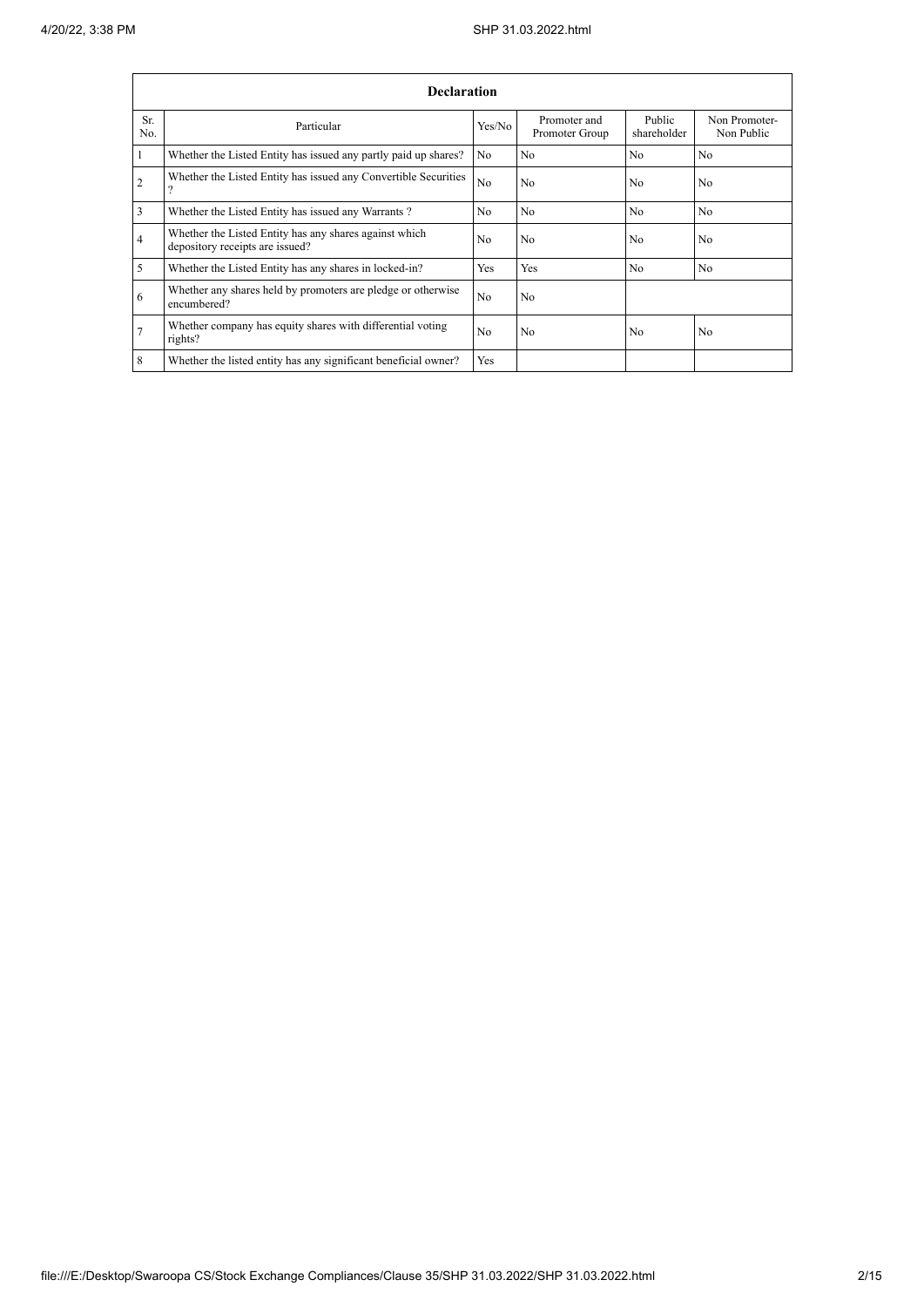$\overline{\phantom{0}}$ 

|                          | Table I - Summary Statement holding of specified securities |                   |                       |                             |                          |                             |                                        |                                                                  |               |          |                     |  |
|--------------------------|-------------------------------------------------------------|-------------------|-----------------------|-----------------------------|--------------------------|-----------------------------|----------------------------------------|------------------------------------------------------------------|---------------|----------|---------------------|--|
|                          | Category<br>of<br>shareholder<br>(II)                       | No. of<br>Nos. Of | fully paid            | No. Of<br>Partly<br>paid-up | No. Of<br>shares         | Total nos.<br>shares        | Shareholding as a<br>% of total no. of | Number of Voting Rights held in each<br>class of securities (IX) |               |          |                     |  |
| Category<br>$($ $\Gamma$ |                                                             | shareholders      | up equity             | equity                      | underlying<br>Depository | held (VII)                  | shares (calculated<br>as per SCRR,     | No of Voting (XIV) Rights                                        |               |          | Total as a          |  |
|                          |                                                             | (III)             | shares<br>held $(IV)$ | shares<br>held<br>(V)       | Receipts<br>(VI)         | $= (IV) +$<br>$(V)$ + $(V)$ | 1957) (VIII) As a<br>% of $(A+B+C2)$   | Class eg:<br>X                                                   | Class<br>eg:y | Total    | $%$ of<br>$(A+B+C)$ |  |
| (A)                      | Promoter<br>&<br>Promoter<br>Group                          | 12                | 4757390               |                             |                          | 4757390                     | 41.09                                  | 4757390                                                          |               | 4757390  | 41.09               |  |
| (B)                      | Public                                                      | 10454             | 6821410               |                             |                          | 6821410                     | 58.91                                  | 6821410                                                          |               | 6821410  | 58.91               |  |
| (C)                      | Non<br>Promoter-<br>Non Public                              |                   |                       |                             |                          |                             |                                        |                                                                  |               |          |                     |  |
| (C1)                     | <b>Shares</b><br>underlying<br><b>DRs</b>                   |                   |                       |                             |                          |                             |                                        |                                                                  |               |          |                     |  |
| (C2)                     | Shares held<br>by<br>Employee<br>Trusts                     |                   |                       |                             |                          |                             |                                        |                                                                  |               |          |                     |  |
|                          | Total                                                       | 10466             | 11578800              |                             |                          | 11578800                    | 100                                    | 11578800                                                         |               | 11578800 | 100                 |  |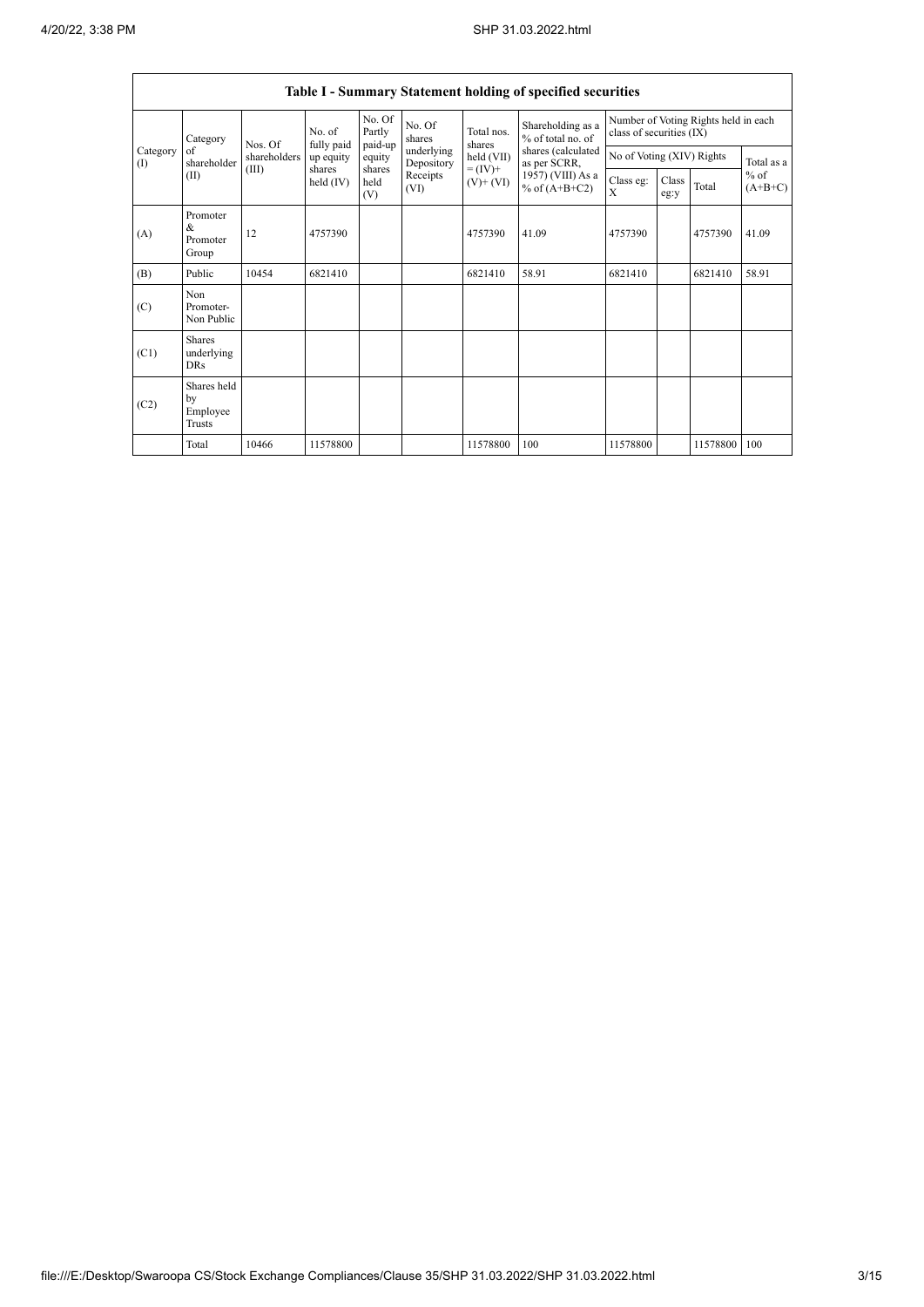|                 | Table I - Summary Statement holding of specified securities |                                       |                                                                                     |                                                                                                               |                                                                                                                                                                                         |                                        |                                                         |                                                                               |                                                  |                                       |  |
|-----------------|-------------------------------------------------------------|---------------------------------------|-------------------------------------------------------------------------------------|---------------------------------------------------------------------------------------------------------------|-----------------------------------------------------------------------------------------------------------------------------------------------------------------------------------------|----------------------------------------|---------------------------------------------------------|-------------------------------------------------------------------------------|--------------------------------------------------|---------------------------------------|--|
| Category<br>(I) | Category<br>$\sigma$ f<br>shareholder<br>(II)<br>(X)        | No. Of<br><b>Shares</b><br>Underlying | No. of<br>Shares<br>Underlying<br>Outstanding<br>Outstanding<br>Warrants<br>$(X_i)$ | No. Of Shares<br>Underlying<br>Outstanding<br>convertible<br>securities and<br>No. Of<br>Warrants (Xi)<br>(a) | Shareholding, as a<br>% assuming full<br>conversion of<br>convertible<br>securities (as a<br>percentage of<br>diluted share<br>capital) $(XI)$ =<br>$(VII)+(X)$ As a % of<br>$(A+B+C2)$ | Number of<br>Locked in shares<br>(XII) |                                                         | Number of<br><b>Shares</b><br>pledged or<br>otherwise<br>encumbered<br>(XIII) |                                                  | Number of<br>equity shares<br>held in |  |
|                 |                                                             | convertible<br>securities             |                                                                                     |                                                                                                               |                                                                                                                                                                                         | No. (a)                                | As a<br>$%$ of<br>total<br><b>Shares</b><br>held<br>(b) | No.<br>(a)                                                                    | As a<br>$%$ of<br>total<br>Shares<br>held<br>(b) | dematerialized<br>form $(XIV)$        |  |
| (A)             | Promoter<br>&<br>Promoter<br>Group                          |                                       |                                                                                     |                                                                                                               | 41.09                                                                                                                                                                                   | 1410000 29.64                          |                                                         |                                                                               |                                                  | 4757390                               |  |
| (B)             | Public                                                      |                                       |                                                                                     |                                                                                                               | 58.91                                                                                                                                                                                   |                                        |                                                         |                                                                               |                                                  | 5846673                               |  |
| (C)             | Non<br>Promoter-<br>Non Public                              |                                       |                                                                                     |                                                                                                               |                                                                                                                                                                                         |                                        |                                                         |                                                                               |                                                  |                                       |  |
| (C1)            | <b>Shares</b><br>underlying<br><b>DRs</b>                   |                                       |                                                                                     |                                                                                                               |                                                                                                                                                                                         |                                        |                                                         |                                                                               |                                                  |                                       |  |
| (C2)            | Shares held<br>by<br>Employee<br>Trusts                     |                                       |                                                                                     |                                                                                                               |                                                                                                                                                                                         |                                        |                                                         |                                                                               |                                                  |                                       |  |
|                 | Total                                                       |                                       |                                                                                     |                                                                                                               | 100                                                                                                                                                                                     | 1410000 12.18                          |                                                         |                                                                               |                                                  | 10604063                              |  |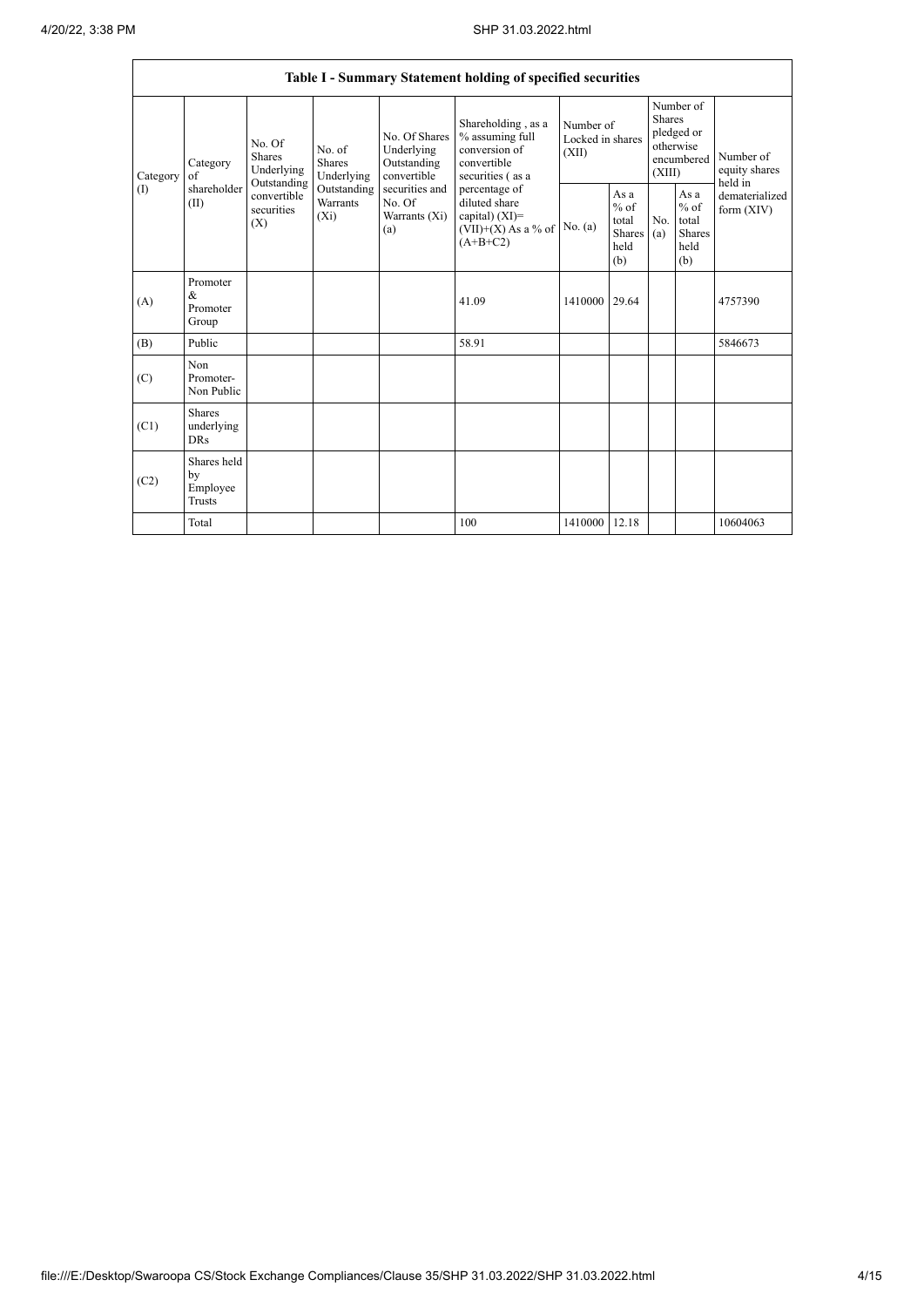r

|                                                                                                | Table II - Statement showing shareholding pattern of the Promoter and Promoter Group                                |                                                                              |                                   |                       |                                    |                             |                                           |                           |               |                                      |                           |  |
|------------------------------------------------------------------------------------------------|---------------------------------------------------------------------------------------------------------------------|------------------------------------------------------------------------------|-----------------------------------|-----------------------|------------------------------------|-----------------------------|-------------------------------------------|---------------------------|---------------|--------------------------------------|---------------------------|--|
|                                                                                                |                                                                                                                     |                                                                              | No. of                            | No.<br>Of<br>Partly   | No. Of                             | Total nos.                  | Shareholding<br>as a % of<br>total no. of | class of securities (IX)  |               | Number of Voting Rights held in each |                           |  |
| Sr.                                                                                            | Category &<br>Name of the<br>Shareholders (I)                                                                       | Nos. Of<br>shareholders                                                      | fully paid<br>up equity<br>shares | paid-<br>up<br>equity | shares<br>underlying<br>Depository | shares<br>held<br>$(VII) =$ | shares<br>(calculated as<br>per SCRR,     | No of Voting (XIV) Rights |               |                                      | Total<br>as a %<br>of     |  |
|                                                                                                |                                                                                                                     | (III)                                                                        | held (IV)                         | shares<br>held<br>(V) | Receipts<br>(VI)                   | $(IV)^+$<br>$(V)$ + $(VI)$  | 1957) (VIII)<br>As a % of<br>$(A+B+C2)$   | Class eg:<br>X            | Class<br>eg:y | Total                                | Total<br>Voting<br>rights |  |
| А                                                                                              | Table II - Statement showing shareholding pattern of the Promoter and Promoter Group                                |                                                                              |                                   |                       |                                    |                             |                                           |                           |               |                                      |                           |  |
| (1)                                                                                            | Indian                                                                                                              |                                                                              |                                   |                       |                                    |                             |                                           |                           |               |                                      |                           |  |
| (a)                                                                                            | Individuals/Hindu<br>undivided Family                                                                               | 11                                                                           | 4078102                           |                       |                                    | 4078102                     | 35.22                                     | 4078102                   |               | 4078102                              | 35.22                     |  |
| (d)                                                                                            | Any Other<br>(specify)                                                                                              | $\mathbf{1}$                                                                 | 679288                            |                       |                                    | 679288                      | 5.87                                      | 679288                    |               | 679288                               | 5.87                      |  |
| Sub-Total<br>(A)(1)                                                                            |                                                                                                                     | 12                                                                           | 4757390                           |                       |                                    | 4757390                     | 41.09                                     | 4757390                   |               | 4757390                              | 41.09                     |  |
| (2)                                                                                            | Foreign                                                                                                             |                                                                              |                                   |                       |                                    |                             |                                           |                           |               |                                      |                           |  |
| Total<br>Shareholding<br>of Promoter<br>and<br>Promoter<br>Group $(A)=$<br>$(A)(1)+(A)$<br>(2) |                                                                                                                     | 12                                                                           | 4757390                           |                       |                                    | 4757390                     | 41.09                                     | 4757390                   |               | 4757390                              | 41.09                     |  |
| B                                                                                              |                                                                                                                     | Table III - Statement showing shareholding pattern of the Public shareholder |                                   |                       |                                    |                             |                                           |                           |               |                                      |                           |  |
| (1)                                                                                            | Institutions                                                                                                        |                                                                              |                                   |                       |                                    |                             |                                           |                           |               |                                      |                           |  |
| (e)                                                                                            | Foreign Portfolio<br>Investors                                                                                      | 3                                                                            | 200252                            |                       |                                    | 200252                      | 1.73                                      | 200252                    |               | 200252                               | 1.73                      |  |
| Sub-Total<br>(B)(1)                                                                            |                                                                                                                     | 3                                                                            | 200252                            |                       |                                    | 200252                      | 1.73                                      | 200252                    |               | 200252                               | 1.73                      |  |
| (3)                                                                                            | Non-institutions                                                                                                    |                                                                              |                                   |                       |                                    |                             |                                           |                           |               |                                      |                           |  |
| (a(i))                                                                                         | Individuals -<br>i.Individual<br>shareholders<br>holding nominal<br>share capital up<br>to Rs. 2 lakhs.             | 9943                                                                         | 2883696                           |                       |                                    | 2883696                     | 24.9                                      | 2883696                   |               | 2883696                              | 24.9                      |  |
| (a(ii))                                                                                        | Individuals - ii.<br>Individual<br>shareholders<br>holding nominal<br>share capital in<br>excess of Rs. 2<br>lakhs. | 21                                                                           | 3021688                           |                       |                                    | 3021688                     | 26.1                                      | 3021688                   |               | 3021688                              | 26.1                      |  |
| (e)                                                                                            | Any Other<br>(specify)                                                                                              | 487                                                                          | 715774                            |                       |                                    | 715774                      | 6.18                                      | 715774                    |               | 715774                               | 6.18                      |  |
| Sub-Total<br>(B)(3)                                                                            |                                                                                                                     | 10451                                                                        | 6621158                           |                       |                                    | 6621158                     | 57.18                                     | 6621158                   |               | 6621158                              | 57.18                     |  |
| <b>Total Public</b><br>Shareholding<br>$(B)=(B)(1)+$<br>$(B)(2)+(B)$<br>(3)                    |                                                                                                                     | 10454                                                                        | 6821410                           |                       |                                    | 6821410                     | 58.91                                     | 6821410                   |               | 6821410                              | 58.91                     |  |
| $\mathbf C$                                                                                    | Table IV - Statement showing shareholding pattern of the Non Promoter- Non Public shareholder                       |                                                                              |                                   |                       |                                    |                             |                                           |                           |               |                                      |                           |  |
| Total (<br>$A+B+C2$ )                                                                          |                                                                                                                     | 10466                                                                        | 11578800                          |                       |                                    | 11578800                    | 100                                       | 11578800                  |               | 11578800                             | 100                       |  |
| Total<br>$(A+B+C)$                                                                             |                                                                                                                     | 10466                                                                        | 11578800                          |                       |                                    | 11578800                    | 100                                       | 11578800                  |               | 11578800                             | 100                       |  |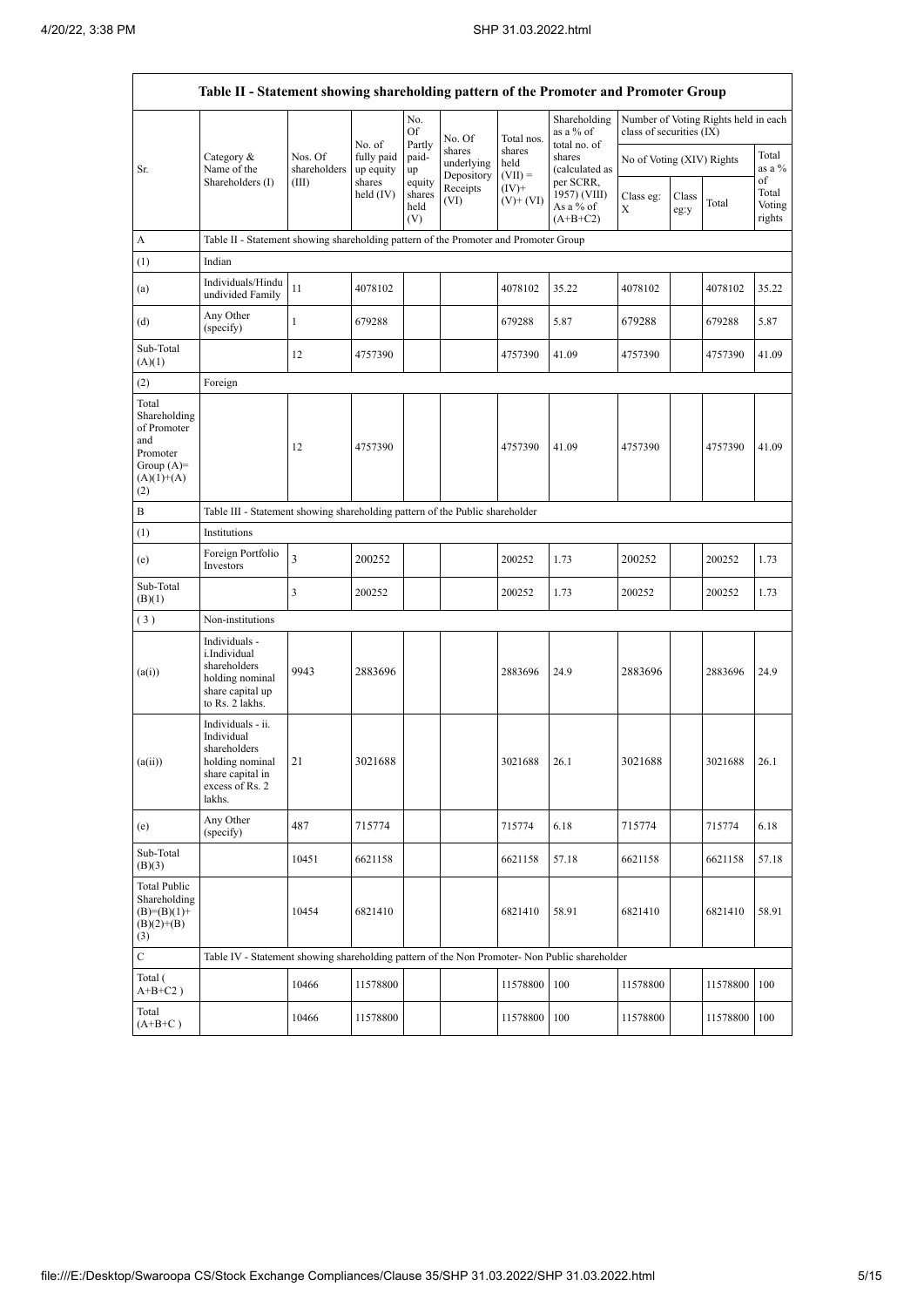r

|                                                                                         | Table II - Statement showing shareholding pattern of the Promoter and Promoter Group |                                                                                      |                                                           |                                                                                                               |                                        |                                                  |                         |                                                    |                                       |  |  |  |
|-----------------------------------------------------------------------------------------|--------------------------------------------------------------------------------------|--------------------------------------------------------------------------------------|-----------------------------------------------------------|---------------------------------------------------------------------------------------------------------------|----------------------------------------|--------------------------------------------------|-------------------------|----------------------------------------------------|---------------------------------------|--|--|--|
| Sr.                                                                                     | No. Of<br><b>Shares</b><br>Underlying<br>Outstanding                                 | No. of<br>Shares<br>Underlying                                                       | No. Of Shares<br>Underlying<br>Outstanding<br>convertible | Shareholding, as a %<br>assuming full conversion<br>of convertible securities (<br>as a percentage of diluted | Number of<br>Locked in shares<br>(XII) |                                                  | <b>Shares</b><br>(XIII) | Number of<br>pledged or<br>otherwise<br>encumbered | Number of<br>equity shares<br>held in |  |  |  |
|                                                                                         | convertible<br>securities<br>(X)                                                     | Outstanding<br>Warrants<br>$(X_i)$                                                   | securities and<br>No. Of Warrants<br>$(X_i)(a)$           | share capital) (XI)=<br>$(VII)+(X)$ As a % of<br>$(A+B+C2)$                                                   | No. (a)                                | As a<br>$%$ of<br>total<br>Shares<br>held<br>(b) | No.<br>(a)              | As a<br>$%$ of<br>total<br>Shares<br>held<br>(b)   | dematerialized<br>form $(XIV)$        |  |  |  |
| А                                                                                       |                                                                                      | Table II - Statement showing shareholding pattern of the Promoter and Promoter Group |                                                           |                                                                                                               |                                        |                                                  |                         |                                                    |                                       |  |  |  |
| (1)                                                                                     | Indian                                                                               |                                                                                      |                                                           |                                                                                                               |                                        |                                                  |                         |                                                    |                                       |  |  |  |
| (a)                                                                                     |                                                                                      |                                                                                      |                                                           | 35.22                                                                                                         | 1410000                                | 34.57                                            |                         |                                                    | 4078102                               |  |  |  |
| (d)                                                                                     |                                                                                      |                                                                                      |                                                           | 5.87                                                                                                          | $\overline{0}$                         | $\theta$                                         |                         |                                                    | 679288                                |  |  |  |
| Sub-Total (A)<br>(1)                                                                    |                                                                                      |                                                                                      |                                                           | 41.09                                                                                                         | 1410000                                | 29.64                                            |                         |                                                    | 4757390                               |  |  |  |
| (2)                                                                                     | Foreign                                                                              |                                                                                      |                                                           |                                                                                                               |                                        |                                                  |                         |                                                    |                                       |  |  |  |
| Total<br>Shareholding<br>of Promoter<br>and Promoter<br>Group $(A)=$<br>$(A)(1)+(A)(2)$ |                                                                                      |                                                                                      |                                                           | 41.09                                                                                                         | 1410000 29.64                          |                                                  |                         |                                                    | 4757390                               |  |  |  |
| B                                                                                       |                                                                                      |                                                                                      |                                                           | Table III - Statement showing shareholding pattern of the Public shareholder                                  |                                        |                                                  |                         |                                                    |                                       |  |  |  |
| (1)                                                                                     | Institutions                                                                         |                                                                                      |                                                           |                                                                                                               |                                        |                                                  |                         |                                                    |                                       |  |  |  |
| (e)                                                                                     |                                                                                      |                                                                                      |                                                           | 1.73                                                                                                          |                                        |                                                  |                         |                                                    | 200252                                |  |  |  |
| Sub-Total (B)<br>(1)                                                                    |                                                                                      |                                                                                      |                                                           | 1.73                                                                                                          |                                        |                                                  |                         |                                                    | 200252                                |  |  |  |
| (3)                                                                                     | Non-institutions                                                                     |                                                                                      |                                                           |                                                                                                               |                                        |                                                  |                         |                                                    |                                       |  |  |  |
| (a(i))                                                                                  |                                                                                      |                                                                                      |                                                           | 24.9                                                                                                          |                                        |                                                  |                         |                                                    | 2122059                               |  |  |  |
| (a(ii))                                                                                 |                                                                                      |                                                                                      |                                                           | 26.1                                                                                                          |                                        |                                                  |                         |                                                    | 3019288                               |  |  |  |
| (e)                                                                                     |                                                                                      |                                                                                      |                                                           | 6.18                                                                                                          |                                        |                                                  |                         |                                                    | 505074                                |  |  |  |
| Sub-Total (B)<br>(3)                                                                    |                                                                                      |                                                                                      |                                                           | 57.18                                                                                                         |                                        |                                                  |                         |                                                    | 5646421                               |  |  |  |
| <b>Total Public</b><br>Shareholding<br>$(B)=(B)(1)+$<br>$(B)(2)+(B)(3)$                 |                                                                                      |                                                                                      |                                                           | 58.91                                                                                                         |                                        |                                                  |                         |                                                    | 5846673                               |  |  |  |
| $\mathsf{C}$                                                                            |                                                                                      |                                                                                      |                                                           | Table IV - Statement showing shareholding pattern of the Non Promoter- Non Public shareholder                 |                                        |                                                  |                         |                                                    |                                       |  |  |  |
| Total (<br>$A+B+C2$ )                                                                   |                                                                                      |                                                                                      |                                                           | 100                                                                                                           | 1410000                                | 12.18                                            |                         |                                                    | 10604063                              |  |  |  |
| Total<br>$(A+B+C)$                                                                      |                                                                                      |                                                                                      |                                                           | 100                                                                                                           | 1410000                                | 12.18                                            |                         |                                                    | 10604063                              |  |  |  |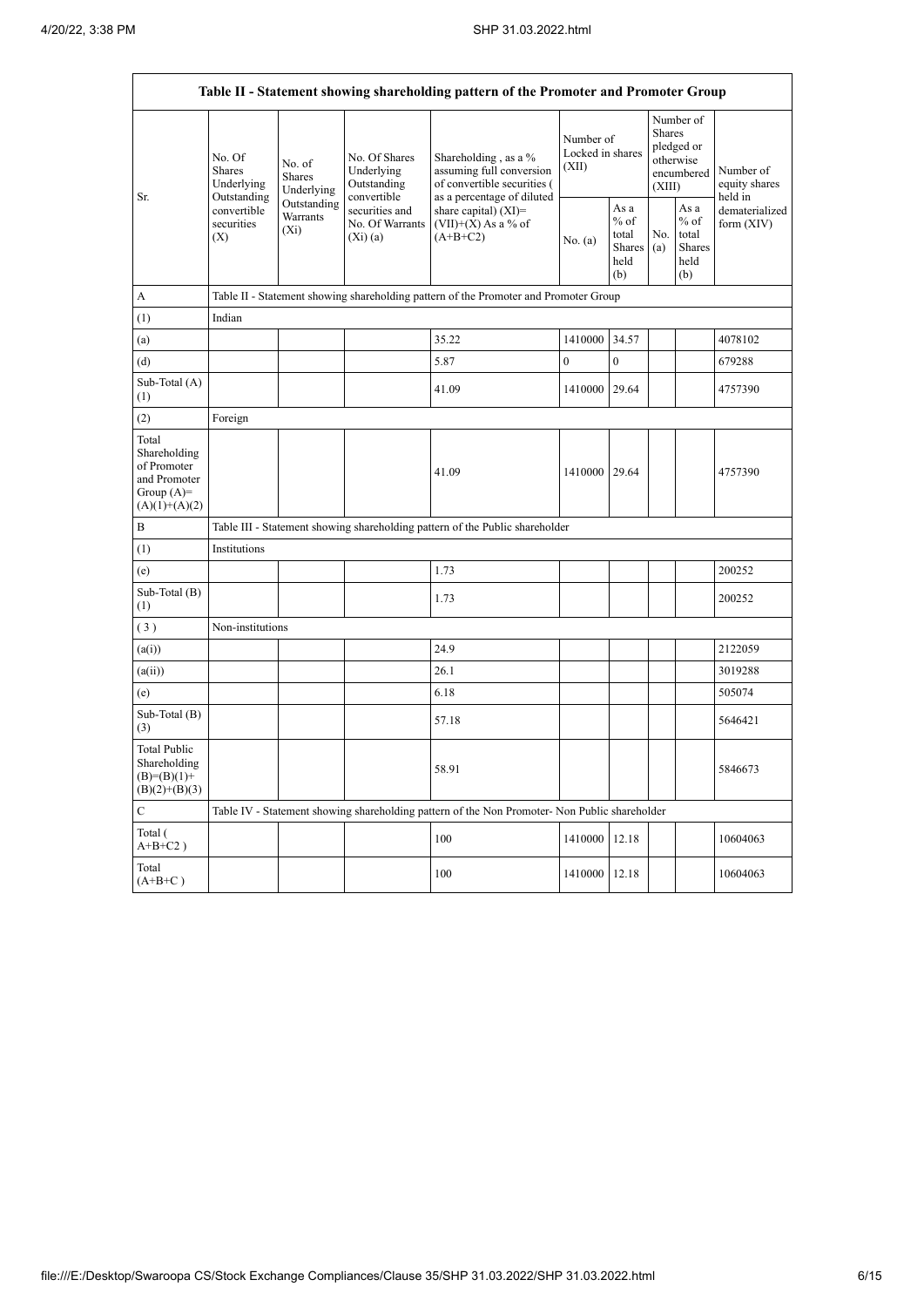|                                                                                                                                                                                                      | Individuals/Hindu undivided Family                            |                |                |                               |            |                    |                     |  |  |  |  |  |
|------------------------------------------------------------------------------------------------------------------------------------------------------------------------------------------------------|---------------------------------------------------------------|----------------|----------------|-------------------------------|------------|--------------------|---------------------|--|--|--|--|--|
| Searial No.                                                                                                                                                                                          | $\mathbf{1}$                                                  | $\sqrt{2}$     | $\mathfrak{Z}$ | $\overline{4}$                | $\sqrt{5}$ | 6                  | 7                   |  |  |  |  |  |
| Name of the<br>Shareholders<br>(1)                                                                                                                                                                   | KambhampatiHariBabu(HUF)                                      | Jeeja Valsaraj | T. Valsaraj    | ViswanathThottoli Jayasree. K |            | ChetanaChukkapalli | ChandanaKambhampati |  |  |  |  |  |
| PAN(II)                                                                                                                                                                                              | AABHK6483N                                                    | AAHPV7534K     | ACAPV2793F     | ACMPT3061C                    | AERPK1813J | AMMPK8331Q         | BBIPK6096A          |  |  |  |  |  |
| No. of fully<br>paid up equity<br>shares held<br>(IV)                                                                                                                                                | 781865                                                        | 374200         | 1299152        | 48000                         | 134400     | 111200             | 21200               |  |  |  |  |  |
| No. Of Partly<br>paid-up equity<br>shares held<br>(V)                                                                                                                                                |                                                               |                |                |                               |            |                    |                     |  |  |  |  |  |
| No. Of shares<br>underlying<br>Depository<br>Receipts (VI)                                                                                                                                           |                                                               |                |                |                               |            |                    |                     |  |  |  |  |  |
| Total nos.<br>shares held<br>$(VII) = (IV) +$<br>$(V)$ + $(VI)$                                                                                                                                      | 781865                                                        | 374200         | 1299152        | 48000                         | 134400     | 111200             | 21200               |  |  |  |  |  |
| Shareholding<br>as a % of total<br>no. of shares<br>(calculated as<br>per SCRR,<br>1957) (VIII)<br>As a % of<br>$(A+B+C2)$                                                                           | 6.75                                                          | 3.23           | 11.22          | 0.41                          | 1.16       | 0.96               | 0.18                |  |  |  |  |  |
|                                                                                                                                                                                                      | Number of Voting Rights held in each class of securities (IX) |                |                |                               |            |                    |                     |  |  |  |  |  |
| Class eg:X                                                                                                                                                                                           | 781865                                                        | 374200         | 1299152        | 48000                         | 134400     | 111200             | 21200               |  |  |  |  |  |
| Class eg:y                                                                                                                                                                                           |                                                               |                |                |                               |            |                    |                     |  |  |  |  |  |
| Total                                                                                                                                                                                                | 781865                                                        | 374200         | 1299152        | 48000                         | 134400     | 111200             | 21200               |  |  |  |  |  |
| Total as a %<br>of Total<br>Voting rights                                                                                                                                                            | 6.75                                                          | 3.23           | 11.22          | 0.41                          | 1.16       | 0.96               | 0.18                |  |  |  |  |  |
| No. Of Shares<br>Underlying<br>Outstanding<br>convertible<br>securities $(X)$                                                                                                                        |                                                               |                |                |                               |            |                    |                     |  |  |  |  |  |
| No. of Shares<br>Underlying<br>Outstanding<br>Warrants (Xi)                                                                                                                                          |                                                               |                |                |                               |            |                    |                     |  |  |  |  |  |
| No. Of Shares<br>Underlying<br>Outstanding<br>convertible<br>securities and<br>No. Of<br>Warrants (Xi)<br>(a)                                                                                        |                                                               |                |                |                               |            |                    |                     |  |  |  |  |  |
| Shareholding,<br>as a $\%$<br>assuming full<br>conversion of<br>convertible<br>securities (as a<br>percentage of<br>diluted share<br>capital) $(XI)$ =<br>$(VII)+(Xi)(a)$<br>As a % of<br>$(A+B+C2)$ | 6.75                                                          | 3.23           | 11.22          | 0.41                          | 1.16       | 0.96               | 0.18                |  |  |  |  |  |
|                                                                                                                                                                                                      | Number of Locked in shares (XII)                              |                |                |                               |            |                    |                     |  |  |  |  |  |
| No. $(a)$                                                                                                                                                                                            | $\boldsymbol{0}$                                              | 175000         | 775000         | $\boldsymbol{0}$              | 100000     | 100000             | 10000               |  |  |  |  |  |
| As a % of<br>total Shares<br>held (b)                                                                                                                                                                | $\mathbf{0}$                                                  | 46.77          | 59.65          | $\boldsymbol{0}$              | 74.4       | 89.93              | 47.17               |  |  |  |  |  |
|                                                                                                                                                                                                      | Number of Shares pledged or otherwise encumbered (XIII)       |                |                |                               |            |                    |                     |  |  |  |  |  |
| No. $(a)$                                                                                                                                                                                            |                                                               |                |                |                               |            |                    |                     |  |  |  |  |  |
| As a % of<br>total Shares<br>held (b)                                                                                                                                                                |                                                               |                |                |                               |            |                    |                     |  |  |  |  |  |
| Number of                                                                                                                                                                                            | 781865                                                        | 374200         | 1299152        | 48000                         | 134400     | 111200             | 21200               |  |  |  |  |  |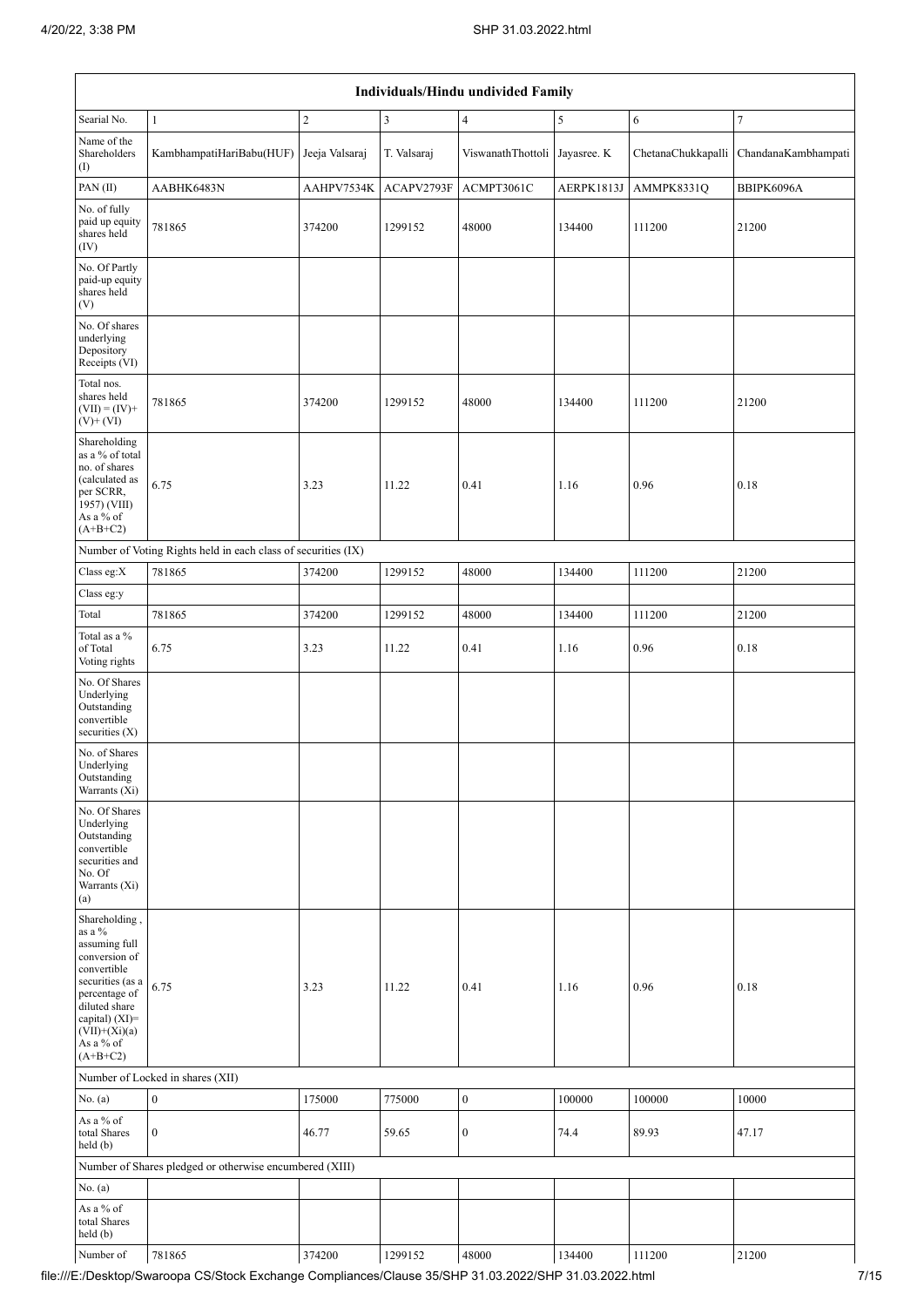## 4/20/22, 3:38 PM SHP 31.03.2022.html

| equity shares<br>held in<br>dematerialized<br>form $(XIV)$ |                              |                   |          |                |                   |                |                |  |  |  |
|------------------------------------------------------------|------------------------------|-------------------|----------|----------------|-------------------|----------------|----------------|--|--|--|
|                                                            | Reason for not providing PAN |                   |          |                |                   |                |                |  |  |  |
| Reason for not<br>providing<br>PAN                         |                              |                   |          |                |                   |                |                |  |  |  |
| Shareholder<br>type                                        | Promoter Group               | Promoter<br>Group | Promoter | Promoter Group | Promoter<br>Group | Promoter Group | Promoter Group |  |  |  |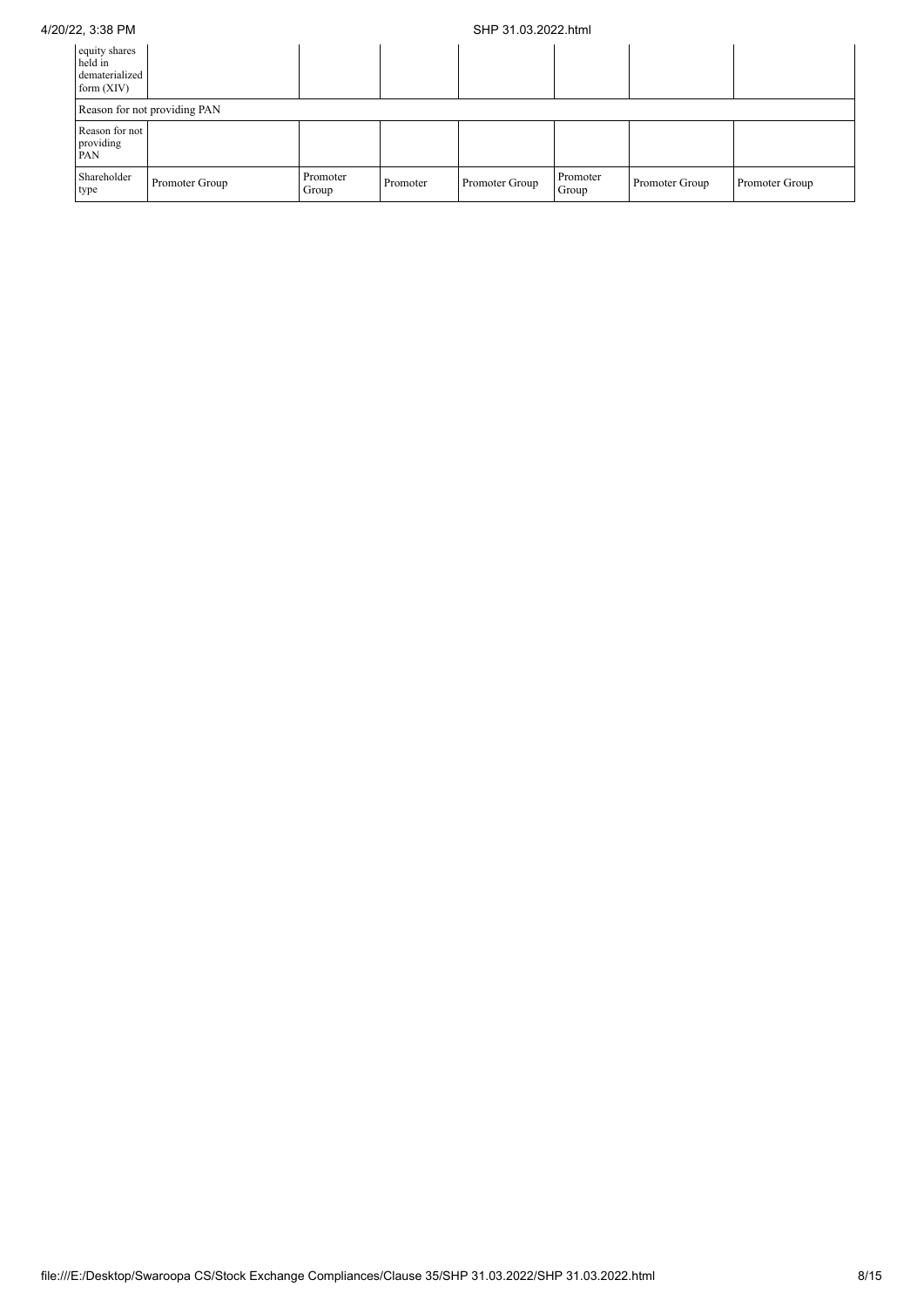|                                                                                                                                                                                            | Individuals/Hindu undivided Family                            |                  |                               |                     |                       |  |  |  |  |  |  |
|--------------------------------------------------------------------------------------------------------------------------------------------------------------------------------------------|---------------------------------------------------------------|------------------|-------------------------------|---------------------|-----------------------|--|--|--|--|--|--|
| Searial No.                                                                                                                                                                                | $\,$ 8 $\,$                                                   | 9                | 10                            | 11                  |                       |  |  |  |  |  |  |
| Name of the<br>Shareholders (I)                                                                                                                                                            | KambhampatiVenkatesh                                          | Vijeta Valsaraj  | VineeshaValsaraj              | KAMBHAMPATIHARIBABU | Click here to go back |  |  |  |  |  |  |
| PAN $(II)$                                                                                                                                                                                 | AXKPK8325K                                                    | AFSPV9350F       | AKSPV9104G                    | AAMPH6509B          | Total                 |  |  |  |  |  |  |
| No. of fully paid<br>up equity shares<br>held $(IV)$                                                                                                                                       | 191200                                                        | 430400           | 430400                        | 256085              | 4078102               |  |  |  |  |  |  |
| No. Of Partly paid-<br>up equity shares<br>held(V)                                                                                                                                         |                                                               |                  |                               |                     |                       |  |  |  |  |  |  |
| No. Of shares<br>underlying<br>Depository<br>Receipts (VI)                                                                                                                                 |                                                               |                  |                               |                     |                       |  |  |  |  |  |  |
| Total nos. shares<br>held $(VII) = (IV) +$<br>$(V)$ + $(VI)$                                                                                                                               | 191200                                                        | 430400           | 430400                        | 256085              | 4078102               |  |  |  |  |  |  |
| Shareholding as a<br>% of total no. of<br>shares (calculated<br>as per SCRR,<br>1957) (VIII) As a<br>% of $(A+B+C2)$                                                                       | 1.65                                                          | 3.72             | 3.72                          | 2.21                | 35.22                 |  |  |  |  |  |  |
|                                                                                                                                                                                            | Number of Voting Rights held in each class of securities (IX) |                  |                               |                     |                       |  |  |  |  |  |  |
| Class eg: $X$                                                                                                                                                                              | 191200                                                        | 430400           | 430400                        | 256085              | 4078102               |  |  |  |  |  |  |
| Class eg:y                                                                                                                                                                                 |                                                               |                  |                               |                     |                       |  |  |  |  |  |  |
| Total                                                                                                                                                                                      | 191200                                                        | 430400           | 430400                        | 256085              | 4078102               |  |  |  |  |  |  |
| Total as a % of<br>Total Voting rights                                                                                                                                                     | 1.65                                                          | 3.72             | 3.72                          | 2.21                | 35.22                 |  |  |  |  |  |  |
| No. Of Shares<br>Underlying<br>Outstanding<br>convertible<br>securities $(X)$                                                                                                              |                                                               |                  |                               |                     |                       |  |  |  |  |  |  |
| No. of Shares<br>Underlying<br>Outstanding<br>Warrants (Xi)                                                                                                                                |                                                               |                  |                               |                     |                       |  |  |  |  |  |  |
| No. Of Shares<br>Underlying<br>Outstanding<br>convertible<br>securities and No.<br>Of Warrants (Xi)<br>(a)                                                                                 |                                                               |                  |                               |                     |                       |  |  |  |  |  |  |
| Shareholding, as a<br>% assuming full<br>conversion of<br>convertible<br>securities (as a<br>percentage of<br>diluted share<br>capital) $(XI)=$<br>$(VII)+(Xi)(a)$ As a<br>% of $(A+B+C2)$ | 1.65                                                          | 3.72             | 3.72                          | 2.21                | 35.22                 |  |  |  |  |  |  |
| Number of Locked in shares (XII)                                                                                                                                                           |                                                               |                  |                               |                     |                       |  |  |  |  |  |  |
| No. (a)                                                                                                                                                                                    | $\boldsymbol{0}$                                              | $\boldsymbol{0}$ | $\boldsymbol{0}$              | 250000              | 1410000               |  |  |  |  |  |  |
| As a % of total<br>Shares held (b)                                                                                                                                                         | $\mathbf{0}$                                                  | $\boldsymbol{0}$ | $\boldsymbol{0}$              | 97.62               | 34.57                 |  |  |  |  |  |  |
|                                                                                                                                                                                            | Number of Shares pledged or otherwise encumbered (XIII)       |                  |                               |                     |                       |  |  |  |  |  |  |
| No. (a)<br>As a % of total                                                                                                                                                                 |                                                               |                  |                               |                     |                       |  |  |  |  |  |  |
| Shares held (b)<br>Number of equity<br>shares held in<br>dematerialized<br>form $(XIV)$                                                                                                    | 191200                                                        | 430400           | 430400                        | 256085              | 4078102               |  |  |  |  |  |  |
| Reason for not providing PAN                                                                                                                                                               |                                                               |                  |                               |                     |                       |  |  |  |  |  |  |
| Reason for not<br>providing PAN                                                                                                                                                            |                                                               |                  |                               |                     |                       |  |  |  |  |  |  |
| Shareholder type                                                                                                                                                                           | Promoter Group                                                |                  | Promoter Group Promoter Group | Promoter            |                       |  |  |  |  |  |  |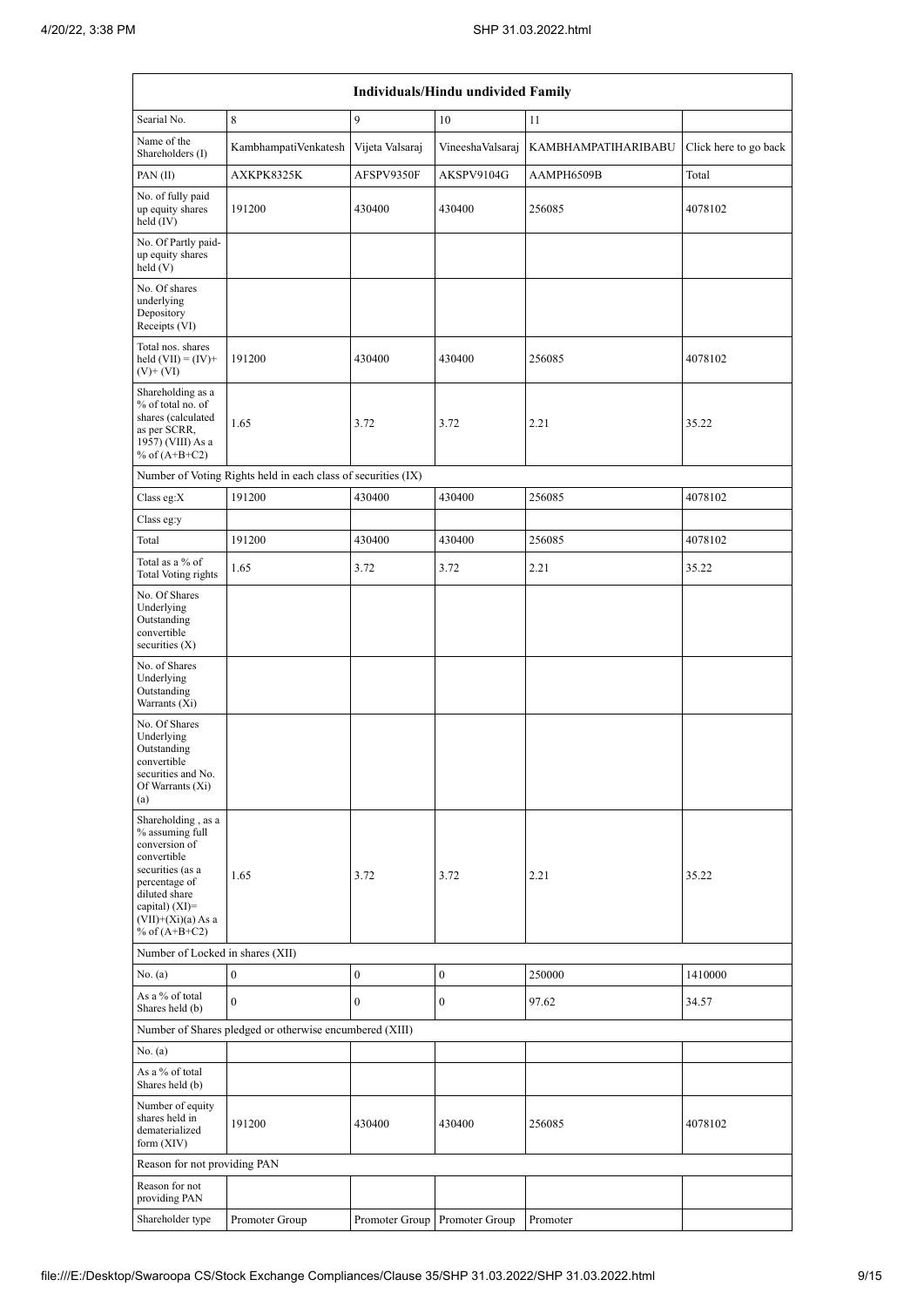|                                                                                                                                                                                      | Any Other (specify)                                           |                       |  |  |  |  |  |  |  |  |  |
|--------------------------------------------------------------------------------------------------------------------------------------------------------------------------------------|---------------------------------------------------------------|-----------------------|--|--|--|--|--|--|--|--|--|
| Searial No.                                                                                                                                                                          | $\mathbf{1}$                                                  |                       |  |  |  |  |  |  |  |  |  |
| Category                                                                                                                                                                             | <b>Bodies Corporate</b>                                       | Click here to go back |  |  |  |  |  |  |  |  |  |
| Name of the<br>Shareholders (I)                                                                                                                                                      | TVR Estates & Resorts Private Limited                         |                       |  |  |  |  |  |  |  |  |  |
| PAN(II)                                                                                                                                                                              | AAACK9381P                                                    | Total                 |  |  |  |  |  |  |  |  |  |
| No. of the<br>Shareholders (I)                                                                                                                                                       | $\mathbf{1}$                                                  | $\mathbf{1}$          |  |  |  |  |  |  |  |  |  |
| No. of fully paid<br>up equity shares<br>held (IV)                                                                                                                                   | 679288                                                        | 679288                |  |  |  |  |  |  |  |  |  |
| No. Of Partly paid-<br>up equity shares<br>held(V)                                                                                                                                   |                                                               |                       |  |  |  |  |  |  |  |  |  |
| No. Of shares<br>underlying<br>Depository<br>Receipts (VI)                                                                                                                           |                                                               |                       |  |  |  |  |  |  |  |  |  |
| Total nos. shares<br>held $(VII) = (IV) +$<br>$(V)$ + $(VI)$                                                                                                                         | 679288                                                        | 679288                |  |  |  |  |  |  |  |  |  |
| Shareholding as a<br>% of total no. of<br>shares (calculated<br>as per SCRR,<br>1957) (VIII) As a<br>% of $(A+B+C2)$                                                                 | 5.87                                                          | 5.87                  |  |  |  |  |  |  |  |  |  |
|                                                                                                                                                                                      | Number of Voting Rights held in each class of securities (IX) |                       |  |  |  |  |  |  |  |  |  |
| Class eg: X                                                                                                                                                                          | 679288                                                        | 679288                |  |  |  |  |  |  |  |  |  |
| Class eg:y                                                                                                                                                                           |                                                               |                       |  |  |  |  |  |  |  |  |  |
| Total                                                                                                                                                                                | 679288                                                        | 679288                |  |  |  |  |  |  |  |  |  |
| Total as a % of<br>Total Voting rights                                                                                                                                               | 5.87                                                          | 5.87                  |  |  |  |  |  |  |  |  |  |
| No. Of Shares<br>Underlying<br>Outstanding<br>convertible<br>securities $(X)$                                                                                                        |                                                               |                       |  |  |  |  |  |  |  |  |  |
| No. of Shares<br>Underlying<br>Outstanding<br>Warrants (Xi)                                                                                                                          |                                                               |                       |  |  |  |  |  |  |  |  |  |
| No. Of Shares<br>Underlying<br>Outstanding<br>convertible<br>securities and No.<br>Of Warrants (Xi)<br>(a)                                                                           |                                                               |                       |  |  |  |  |  |  |  |  |  |
| Shareholding, as a<br>% assuming full<br>conversion of<br>convertible<br>securities (as a<br>percentage of<br>diluted share<br>capital) (XI)=<br>$(VII)+(X)$ As a %<br>of $(A+B+C2)$ | 5.87                                                          | 5.87                  |  |  |  |  |  |  |  |  |  |
| Number of Locked in shares (XII)                                                                                                                                                     |                                                               |                       |  |  |  |  |  |  |  |  |  |
| No. (a)                                                                                                                                                                              | $\boldsymbol{0}$                                              | $\boldsymbol{0}$      |  |  |  |  |  |  |  |  |  |
| As a % of total<br>Shares held (b)                                                                                                                                                   | $\mathbf{0}$                                                  | $\boldsymbol{0}$      |  |  |  |  |  |  |  |  |  |
|                                                                                                                                                                                      | Number of Shares pledged or otherwise encumbered (XIII)       |                       |  |  |  |  |  |  |  |  |  |
| No. (a)                                                                                                                                                                              |                                                               |                       |  |  |  |  |  |  |  |  |  |
| As a % of total<br>Shares held (b)                                                                                                                                                   |                                                               |                       |  |  |  |  |  |  |  |  |  |
| Number of equity<br>shares held in<br>dematerialized<br>form $(XIV)$                                                                                                                 | 679288                                                        | 679288                |  |  |  |  |  |  |  |  |  |
| Reason for not providing PAN                                                                                                                                                         |                                                               |                       |  |  |  |  |  |  |  |  |  |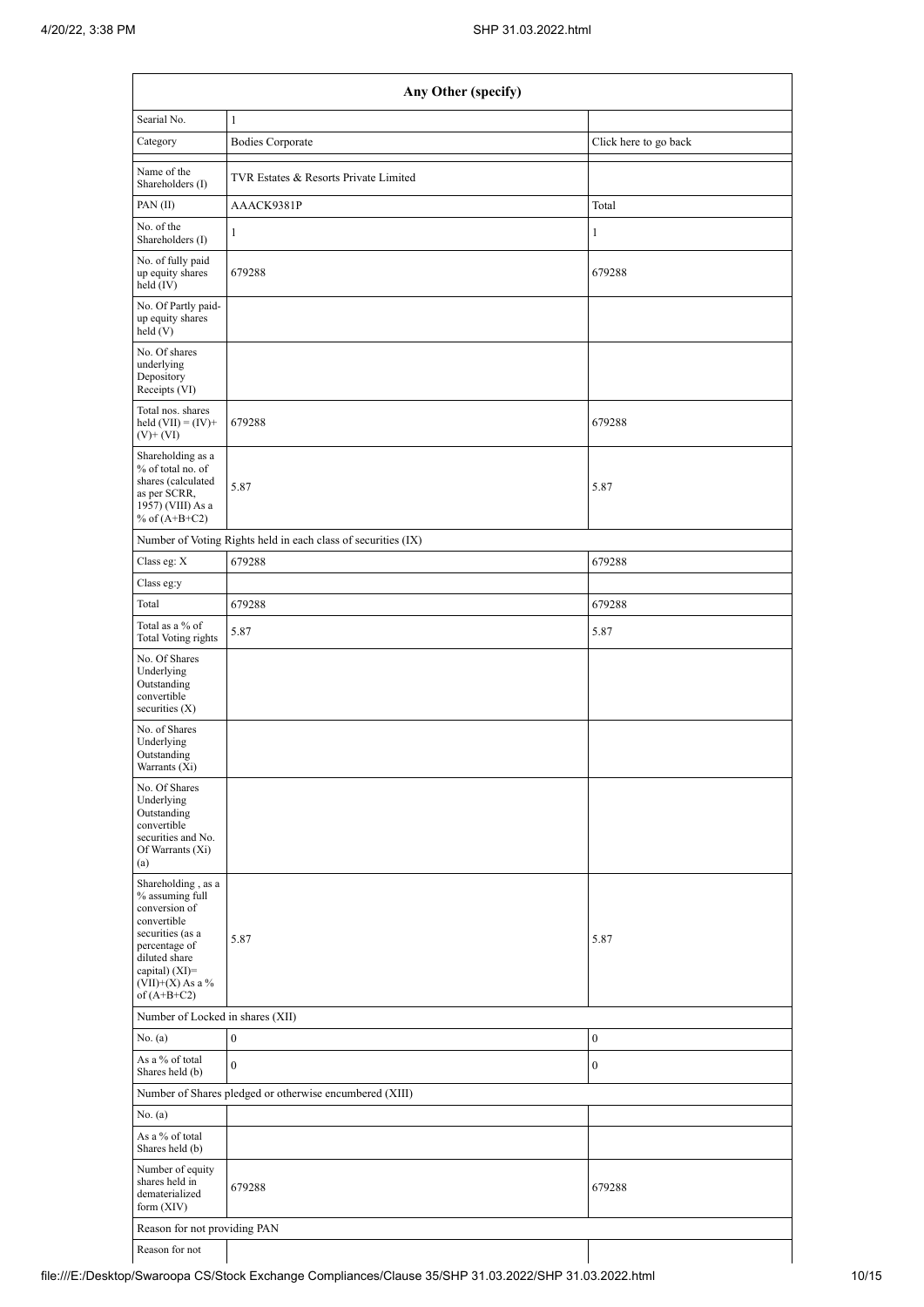| $\cdot$ $\cdot$<br>providing PAN |                          |  |
|----------------------------------|--------------------------|--|
| Shareholder type<br>$\sim$ 1     | Group<br><b>Promoter</b> |  |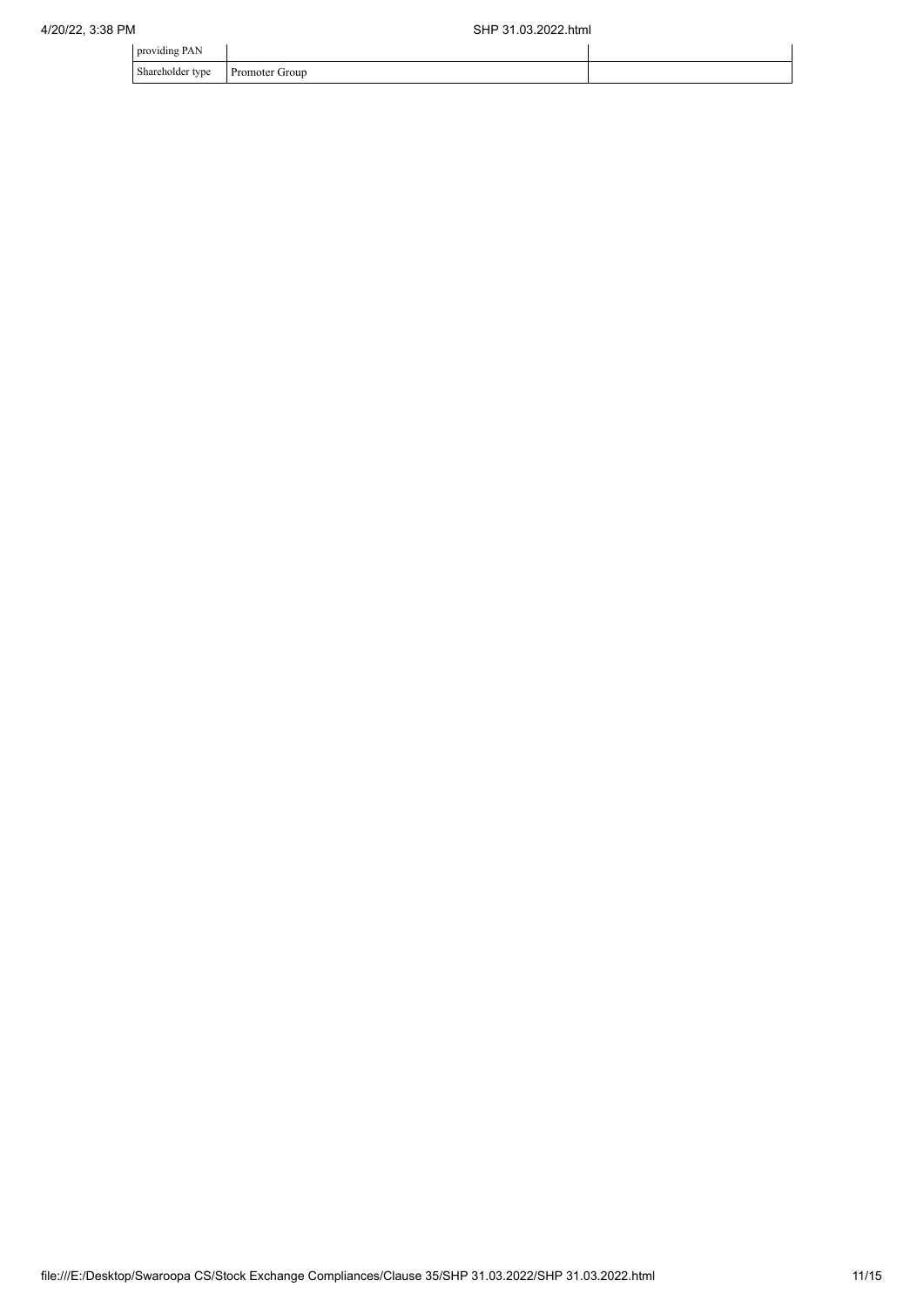|                                                                                                                                                                                               | Individuals - ii. Individual shareholders holding nominal share capital in excess of Rs. 2 lakhs. |                                                               |                                   |                       |                           |                |  |  |  |  |  |  |
|-----------------------------------------------------------------------------------------------------------------------------------------------------------------------------------------------|---------------------------------------------------------------------------------------------------|---------------------------------------------------------------|-----------------------------------|-----------------------|---------------------------|----------------|--|--|--|--|--|--|
| Searial No.                                                                                                                                                                                   | $\mathbf{1}$                                                                                      | $\sqrt{2}$                                                    | $\mathfrak{Z}$                    | $\overline{4}$        | $\sqrt{5}$                | 6              |  |  |  |  |  |  |
| Name of the<br>Shareholders<br>(1)                                                                                                                                                            | <b>DEEPAKMURALI</b>                                                                               |                                                               | ADITYAACHANTA DHARMESHBIPINBADANI | G V<br>VSATYANARAYANA | <b>GANTALAKSHMIANUSHA</b> | PINAKINCHIMANL |  |  |  |  |  |  |
| PAN(II)                                                                                                                                                                                       | ANMPM8282B                                                                                        | AUUPA9974H                                                    | AATPB8094L                        | AIYPS2412A            | AVIPG4597R                | AEAPS0317Q     |  |  |  |  |  |  |
| No. of fully<br>paid up equity<br>shares held<br>(IV)                                                                                                                                         | 405990                                                                                            | 677507                                                        | 187700                            | 130200                | 191200                    | 306682         |  |  |  |  |  |  |
| No. Of Partly<br>paid-up equity<br>shares held<br>(V)                                                                                                                                         |                                                                                                   |                                                               |                                   |                       |                           |                |  |  |  |  |  |  |
| No. Of shares<br>underlying<br>Depository<br>Receipts (VI)                                                                                                                                    |                                                                                                   |                                                               |                                   |                       |                           |                |  |  |  |  |  |  |
| Total nos.<br>shares held<br>$(VII) = (IV) +$<br>$(V)$ + $(VI)$                                                                                                                               | 405990                                                                                            | 677507                                                        | 187700                            | 130200                | 191200                    | 306682         |  |  |  |  |  |  |
| Shareholding<br>as a % of total<br>no. of shares<br>(calculated as<br>per SCRR,<br>1957) (VIII)<br>As a % of<br>$(A+B+C2)$                                                                    | 3.51                                                                                              | 5.85                                                          | 1.62                              | 1.12                  | 1.65                      | 2.65           |  |  |  |  |  |  |
|                                                                                                                                                                                               |                                                                                                   | Number of Voting Rights held in each class of securities (IX) |                                   |                       |                           |                |  |  |  |  |  |  |
| Class eg: X                                                                                                                                                                                   | 405990                                                                                            | 677507                                                        | 187700                            | 130200                | 191200                    | 306682         |  |  |  |  |  |  |
| Class eg:y                                                                                                                                                                                    |                                                                                                   |                                                               |                                   |                       |                           |                |  |  |  |  |  |  |
| Total                                                                                                                                                                                         | 405990                                                                                            | 677507                                                        | 187700                            | 130200                | 191200                    | 306682         |  |  |  |  |  |  |
| Total as a $\%$<br>of Total<br>Voting rights                                                                                                                                                  | 3.51                                                                                              | 5.85                                                          | 1.62                              | 1.12                  | 1.65                      | 2.65           |  |  |  |  |  |  |
| No. Of Shares<br>Underlying<br>Outstanding<br>convertible<br>securities (X)                                                                                                                   |                                                                                                   |                                                               |                                   |                       |                           |                |  |  |  |  |  |  |
| No. of Shares<br>Underlying<br>Outstanding<br>Warrants $(X_i)$                                                                                                                                |                                                                                                   |                                                               |                                   |                       |                           |                |  |  |  |  |  |  |
| No. Of Shares<br>Underlying<br>Outstanding<br>convertible<br>securities and<br>No. Of<br>Warrants (Xi)<br>(a)                                                                                 |                                                                                                   |                                                               |                                   |                       |                           |                |  |  |  |  |  |  |
| Shareholding,<br>as a $\%$<br>assuming full<br>conversion of<br>convertible<br>securities (as a<br>percentage of<br>diluted share<br>capital) (XI)=<br>$(VII)+(X)$ As<br>a % of<br>$(A+B+C2)$ | 3.51                                                                                              | 5.85                                                          | 1.62                              | 1.12                  | 1.65                      | 2.65           |  |  |  |  |  |  |
|                                                                                                                                                                                               | Number of Locked in shares (XII)                                                                  |                                                               |                                   |                       |                           |                |  |  |  |  |  |  |
| No. $(a)$                                                                                                                                                                                     |                                                                                                   |                                                               |                                   |                       |                           |                |  |  |  |  |  |  |
| As a $\%$ of<br>total Shares<br>held (b)                                                                                                                                                      |                                                                                                   |                                                               |                                   |                       |                           |                |  |  |  |  |  |  |
| Number of<br>equity shares<br>held in<br>dematerialized<br>form $(XIV)$                                                                                                                       | 405990                                                                                            | 677507                                                        | 187700                            | 130200                | 191200                    | 306682         |  |  |  |  |  |  |
|                                                                                                                                                                                               | Reason for not providing PAN                                                                      |                                                               |                                   |                       |                           |                |  |  |  |  |  |  |

 $\mathbf{I}$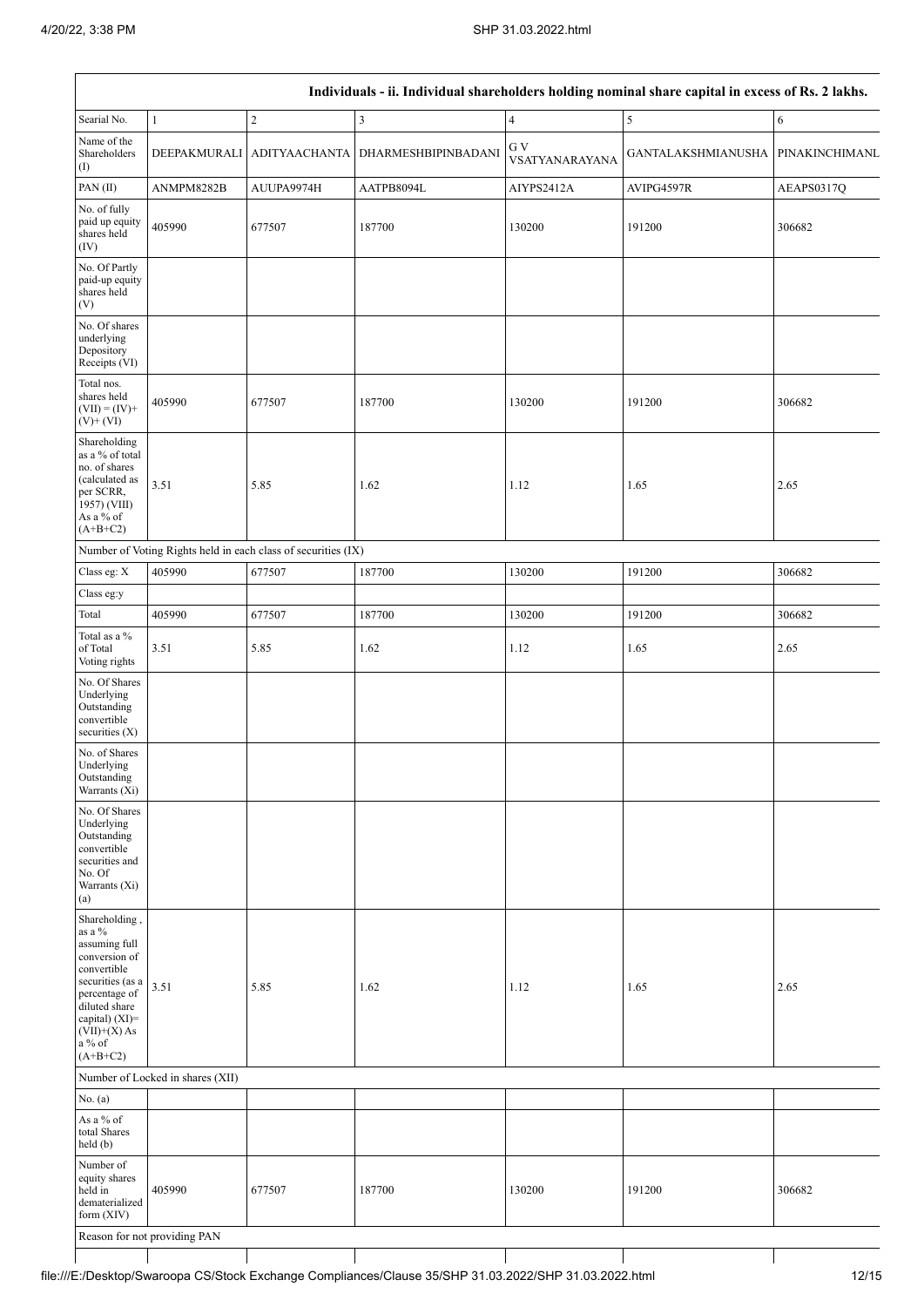| Reason for not |  |
|----------------|--|
| providing      |  |
| <b>PAN</b>     |  |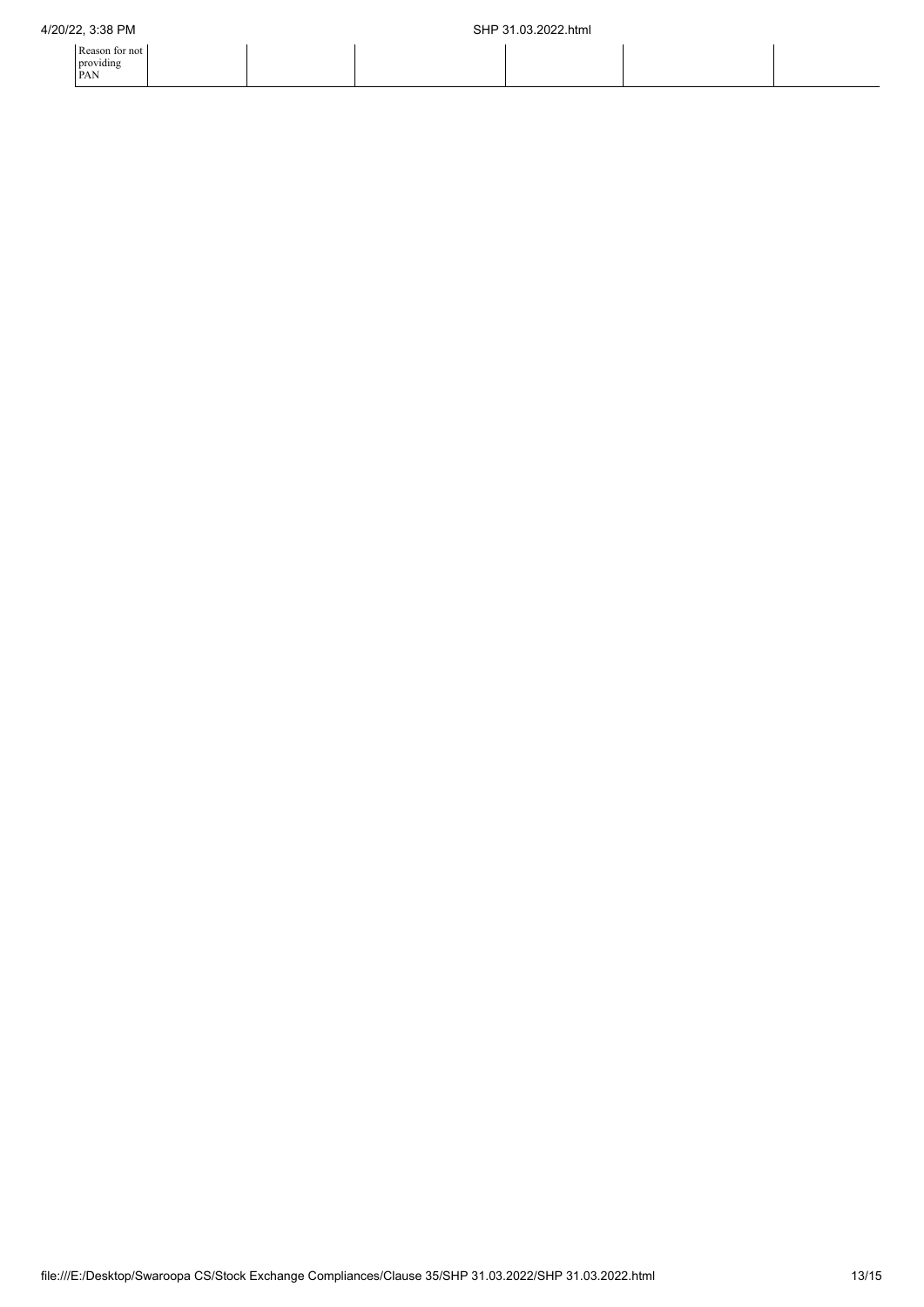$\overline{a}$ 

 $\overline{\mathsf{I}}$ 

| Individuals - ii. Individual shareholders holding nominal share capital in excess of Rs. 2 lakhs.                                                                                       |                                                               |                       |  |  |  |  |  |  |
|-----------------------------------------------------------------------------------------------------------------------------------------------------------------------------------------|---------------------------------------------------------------|-----------------------|--|--|--|--|--|--|
| Searial No.                                                                                                                                                                             | $\,$ 8 $\,$                                                   |                       |  |  |  |  |  |  |
| Name of the<br>Shareholders (I)                                                                                                                                                         | SATYASREE ACHANTA                                             | Click here to go back |  |  |  |  |  |  |
| PAN(II)                                                                                                                                                                                 | AUZPA5004D                                                    | Total                 |  |  |  |  |  |  |
| No. of fully paid<br>up equity shares<br>held $(IV)$                                                                                                                                    | 321816                                                        | 2411395               |  |  |  |  |  |  |
| No. Of Partly paid-<br>up equity shares<br>held(V)                                                                                                                                      |                                                               |                       |  |  |  |  |  |  |
| No. Of shares<br>underlying<br>Depository<br>Receipts (VI)                                                                                                                              |                                                               |                       |  |  |  |  |  |  |
| Total nos. shares<br>held $(VII) = (IV) +$<br>$(V)$ + $(VI)$                                                                                                                            | 321816                                                        | 2411395               |  |  |  |  |  |  |
| Shareholding as a<br>% of total no. of<br>shares (calculated<br>as per SCRR,<br>1957) (VIII) As a<br>% of $(A+B+C2)$                                                                    | 2.78                                                          | 20.83                 |  |  |  |  |  |  |
|                                                                                                                                                                                         | Number of Voting Rights held in each class of securities (IX) |                       |  |  |  |  |  |  |
| Class eg: X                                                                                                                                                                             | 321816                                                        | 2411395               |  |  |  |  |  |  |
| Class eg:y                                                                                                                                                                              |                                                               |                       |  |  |  |  |  |  |
| Total                                                                                                                                                                                   | 321816                                                        | 2411395               |  |  |  |  |  |  |
| Total as a % of<br><b>Total Voting rights</b>                                                                                                                                           | 2.78                                                          | 20.83                 |  |  |  |  |  |  |
| No. Of Shares<br>Underlying<br>Outstanding<br>convertible<br>securities $(X)$                                                                                                           |                                                               |                       |  |  |  |  |  |  |
| No. of Shares<br>Underlying<br>Outstanding<br>Warrants (Xi)                                                                                                                             |                                                               |                       |  |  |  |  |  |  |
| No. Of Shares<br>Underlying<br>Outstanding<br>convertible<br>securities and No.<br>Of Warrants (Xi)<br>(a)                                                                              |                                                               |                       |  |  |  |  |  |  |
| Shareholding, as a<br>% assuming full<br>conversion of<br>convertible<br>securities (as a<br>percentage of<br>diluted share<br>capital) $(XI)$ =<br>$(VII)+(X)$ As a %<br>of $(A+B+C2)$ | 2.78                                                          | 20.83                 |  |  |  |  |  |  |
| Number of Locked in shares (XII)                                                                                                                                                        |                                                               |                       |  |  |  |  |  |  |
| No. (a)                                                                                                                                                                                 |                                                               |                       |  |  |  |  |  |  |
| As a % of total<br>Shares held (b)                                                                                                                                                      |                                                               |                       |  |  |  |  |  |  |
| Number of equity<br>shares held in<br>dematerialized<br>form $(XIV)$                                                                                                                    | 321816                                                        | 2411395               |  |  |  |  |  |  |
| Reason for not providing PAN                                                                                                                                                            |                                                               |                       |  |  |  |  |  |  |
| Reason for not<br>providing PAN                                                                                                                                                         |                                                               |                       |  |  |  |  |  |  |